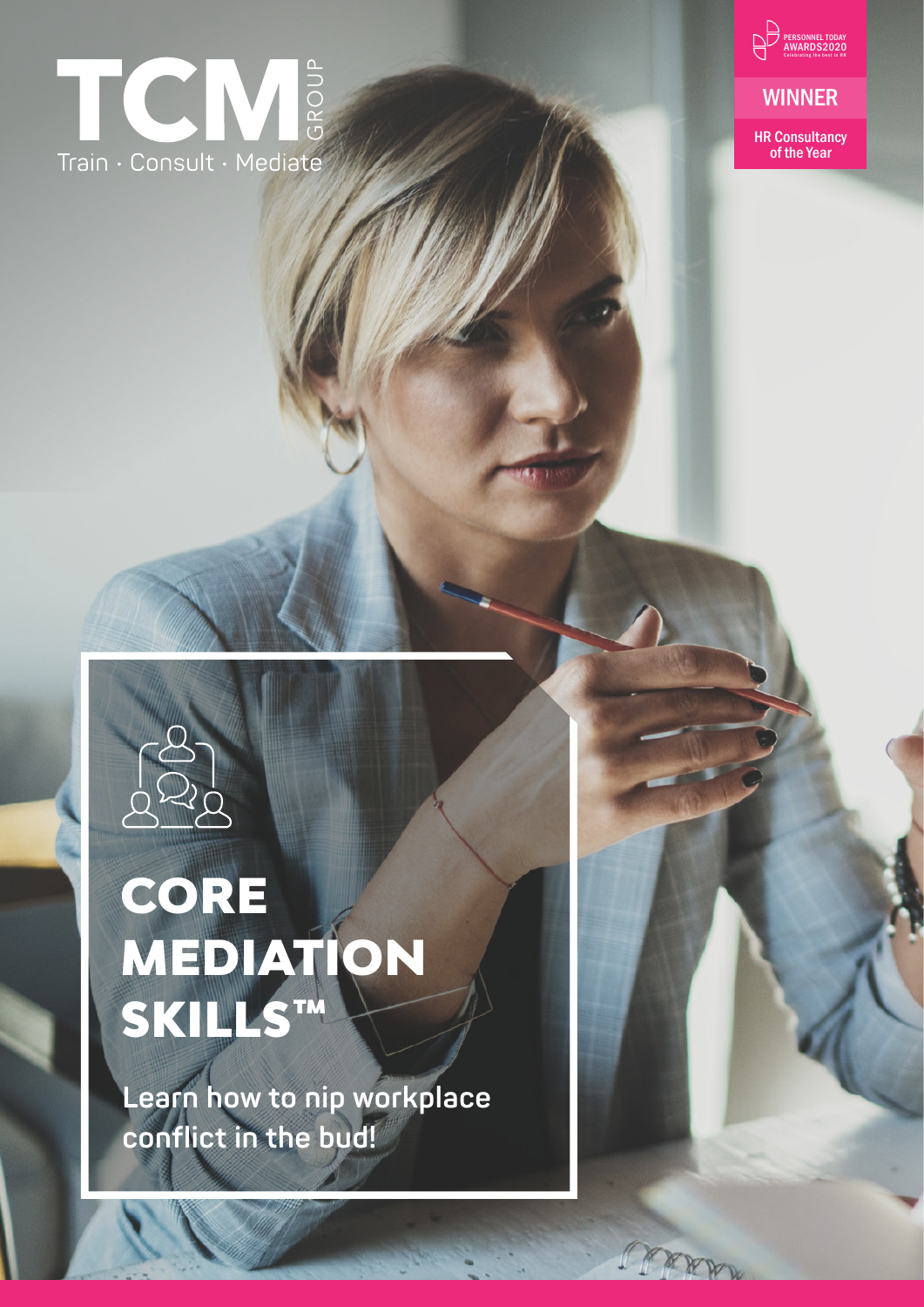

### INTRODUCTION

**The need for managers to possess mediation and diplomacy skills is more important now than perhaps it has ever been.** 

This one-day course, delivered in the classroom or online, presents your managers with the vital skills that they need to understand how, and why, disputes occur and most importantly, how to respond when they do. Delegates develop the confidence, the competence and the courage to spot, prevent, and resolve a broad range of workplace disputes and disagreements.

The course utilises best practice in all aspects of mediation, collaboration, positive psychology, emotional intelligence and conflict management. TCM's world class trainers provide the skills and strategies that every manager needs to nip issues in the bud - before they escalate out of control.



**RR** 

### OBJECTIVES

Participants benefit from attending this course in the following ways:

- $\heartsuit$  Understand the nature of mediation including the role of the mediator and the benefits of mediation.
- $\heartsuit$  Develop practical skills and strategies to spot, prevent and resolve office disputes and disagreements.
- $\sqrt{\phantom{a}}$  Understand how to use TCM's award winning FAIR Mediation Model™ to address conflict at work and to bring disputing parties together.
- $\bigcirc$  Learn how to apply mediation skills such as empathy, reframing, active listening, and win/win negotiation into a wide range of management challenges such as managing change, improving performance, and driving engagement.
- $\heartsuit$  Understand how to create and manage boundaries and set clear goals.

**This course was really informative and engaging. Practical training delivered by approachable and knowledgeable put these skills in to practice. TCM's training has fully achieved my expectations.**

99

ELLIE PIKE, HR ADVISOR AT PENGUIN BOOKS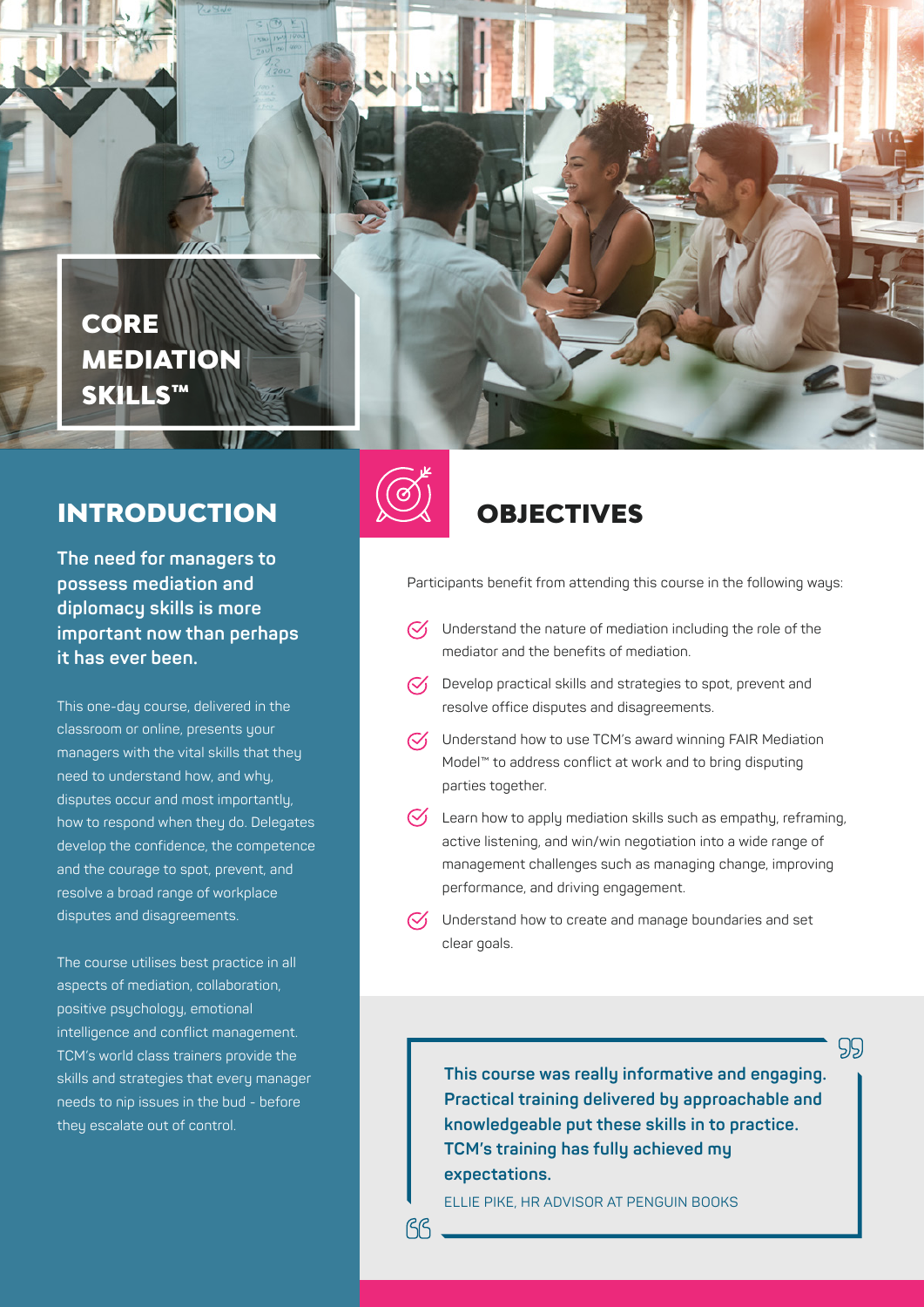

### THE COURSE OUTLINE



#### **Module 1: The nature of conflict and the principles of mediation**

- The nature and impact of disputes and disagreements at work.
- What is mediation, the role of the mediator and the benefits of mediation.
- Walk through the mediation processes.



### **Module 2: Introducing TCM's FAIR Mediation Model™**

- Facilitate to make a difficult situation easier.
- Appreciate to act neutrally and with empathy.
- Innovate to identify creative outcomes.
- Resolve to wrap up effectively.



### **Module 3: Core Mediation Skills**

- Active listening Hearing what people are really saying.
- Building trust and rapport.
- Remaining neutral and objective.
- Funnelling and root cause analysis.
- How to react to strong emotions.



# WHO IS THIS COURSE FOR?

**We recommend this course to junior, middle and senior managers, supervisors and team leaders.**



### **Module 4: Skills practice and reflections**

- Managing mediation meetings.
- Feedback from peers and trainers.
- Debrief.



### **Module 5: Wrap up**

- Key learning and next steps.
- Personal action plan.
- Learning logs and delegate zone.